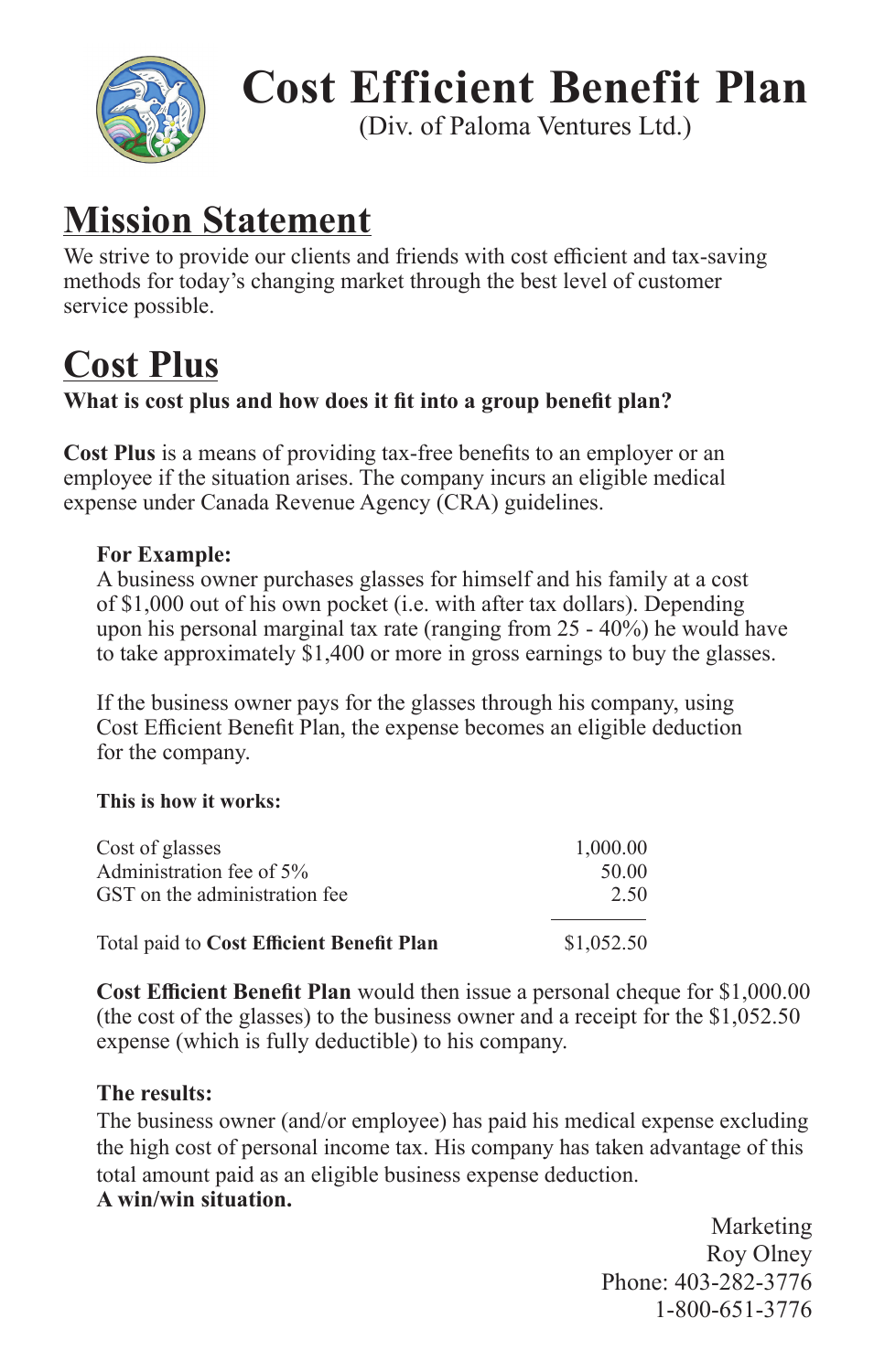## **Eligible Expenses Which Qualify for the Cost Plus Plan**

In general, any service by a qualified practitioner is an eligible expenditure. To be a qualified medical practitioner, the person must be authorized to practice in accordance with the laws of the province/state in which he/she resides, and certified according to that practitioner's governing body.

#### **PREMIUMS FOR HEALTH CARE PLANS**

Premiums Paid to any non-government medical or hospital care plan, e.g. Blue Cross, ManuLife, etc.

#### **IMPORTANT:** Provincial Health Care Premiums ARE NOT eligible expenditures

#### **PROFESSIONAL SERVICES**

Any medical service performed by a qualified medical practitioner\* including, but not limited to the following:

| Acupuncturist            | Gynecologist              | Orthodontist           | Practical Nurse (for medical service)                         |
|--------------------------|---------------------------|------------------------|---------------------------------------------------------------|
| Chiropodist              | Massage Therapist         | Osteopath              | Psychiatrist                                                  |
| Chiropractor             | Naturopath                | Orthopedist            | Psychoanalyst                                                 |
| Dental Hygienist         | Neurologist               | Pediatrician           | Psychologist (if licenced)                                    |
| Dental Mechanic          | Obstetrician              | Pharmacist             | <b>Registered Nurse</b>                                       |
| Dentist                  | Occupational<br>Therapist | Physician              | Speech-Language Pathologist<br>or Speech-Language Audiologist |
| Dermatologist            | Oculist                   | Physiotherapist        | (if treatment is for pathological                             |
| Dietician, Registered    | Ophthalmologist           | <b>Plastic Surgeon</b> | or audiological impediments)                                  |
| (Registered Nutritionist | Optician                  | Podiatrist             | Surgeon                                                       |
| in AB, BC $&$ QC)        | Optometrist               |                        | Therapist or Therapeutist                                     |
|                          |                           |                        |                                                               |

\*Note: **A qualified medical practitioner** means a person who is authorized to practice in accordance to the laws of the province in which he/she resides, and certified according to that practitioner's governing body.

#### **DENTAL SERVICES**

| Dental X-rays                 | Examinations     | <b>Gum Treatment</b>              |
|-------------------------------|------------------|-----------------------------------|
| Denture Repairs & Replacement | Extracting Teeth | Oral Surgery (e.g. root canal)    |
| Dental Repairs & Replacements | Filling Teeth    | Straightening Teeth (e.g. braces) |

#### **LABORATORY EXAMINATION AND TESTS**

| <b>Blood Tests</b> | Metabolism Tests          | Stool Examination | X-Ray Examinations |
|--------------------|---------------------------|-------------------|--------------------|
| Cardiographs       | <b>Spinal Fluid Tests</b> | Urine Analysis    |                    |

#### **HOSPITAL SERVICES**

| Anesthetist    | Oxygen Masks Tent     | Vaccines         |
|----------------|-----------------------|------------------|
| Hospital Bills | Use of Operating Room | X-Rav Technician |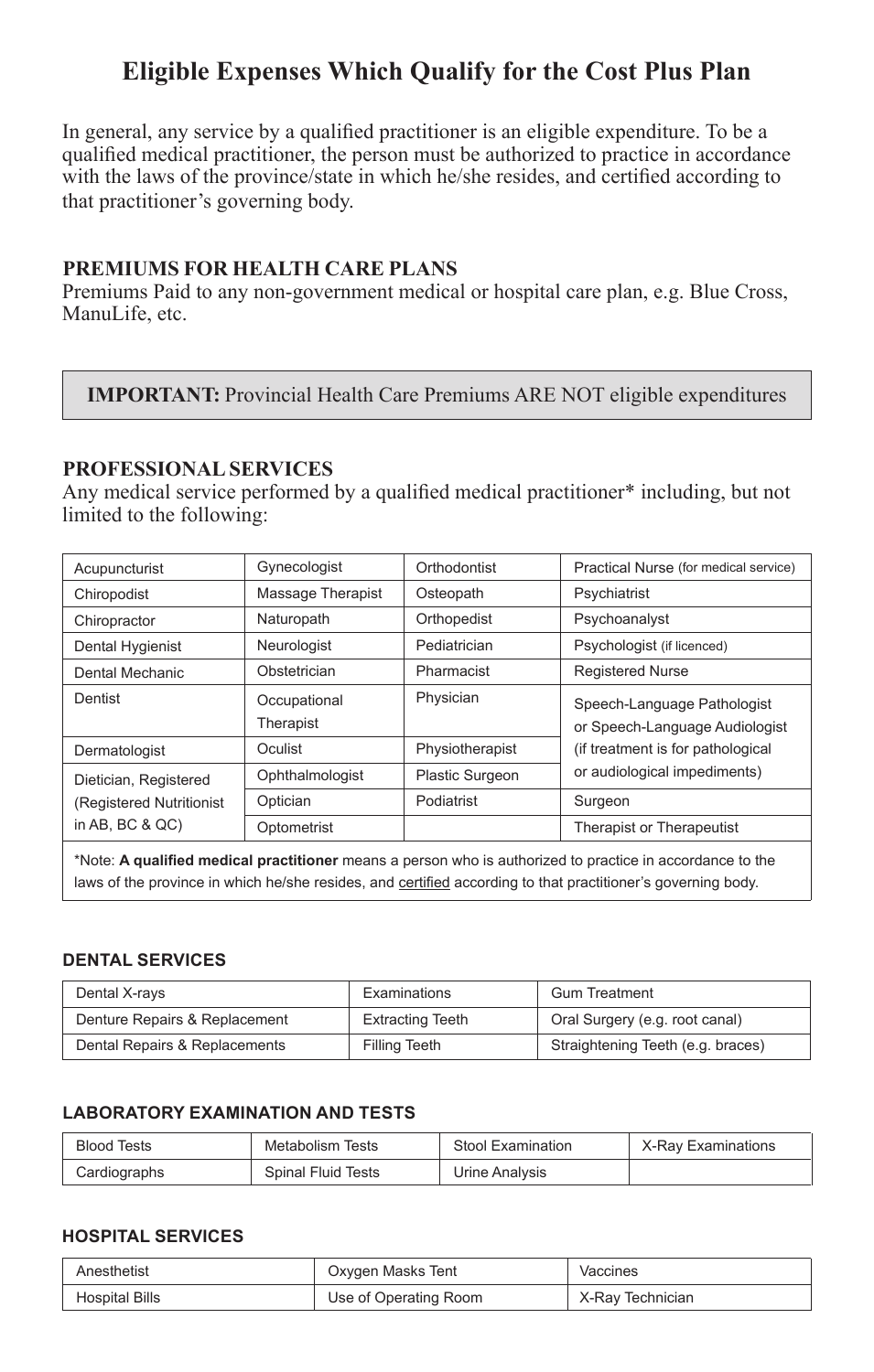#### **MEDICINES**

| Any non-prescription medicines     | All Prescription Drugs     | Tapes or Tablets for sugar content  |
|------------------------------------|----------------------------|-------------------------------------|
| (over the counter) prescribed by a | Insulin or Substitutes     | test by diabetics, if prescribed.   |
| qualified medical practitioner and | Liver Extract - injectable | Vitamin B12 - for pernicious anemia |
| recorded by a licensed pharmacist. | for pernicious anemia      | Oxygen                              |

#### **PRESCRIBED MEDICAL TREATMENTS**

| <b>Blood Transfusion</b> | <b>Healing Services</b> | Psychotherapy                    | Bone Marrow or Organ              |
|--------------------------|-------------------------|----------------------------------|-----------------------------------|
| X-Ray Treatment          | Hydrotherapy            | <b>Insulin Treatments</b>        | Transplants                       |
| <b>Injection</b>         | Radium Therapy          | <b>Electric Shock Treatments</b> | Speech Pathology or Audiology     |
| <b>Whirlpool Baths</b>   | Diathermy               | Pre-Natal, Post Natal            | Nursing (by Registered Nurse)     |
|                          |                         | <b>Treatments</b>                | <b>Ultraviolet Ray Treatments</b> |

#### **MATERIALS AND APPARATUS (including repairs and replacement batteries) WHICH ARE PRESCRIBED BY A RECOGNIZED MEDICAL PRACTITIONER**

| An external breast prosthesis                                                        | Hearing aids                                           |  |
|--------------------------------------------------------------------------------------|--------------------------------------------------------|--|
| Any device designed to assist in walking where the                                   | Heart monitors or pace makers                          |  |
| individual has a mobility impairment                                                 | Hospital beds, is required in home                     |  |
| Contact lenses                                                                       | Inductive coupling osteogenesis stimulator             |  |
| Devices designed to assist a person to use bathtubs,                                 | Infusion pumps for diabetics, including peripherals    |  |
| showers, or toilets                                                                  | Monitors attached to babies identified as being prone  |  |
| Devices designed to enable individuals with a mobility                               | to sudden infant death syndrome                        |  |
| impairment to operate a vehicle                                                      | Optical scanners or similar devices for a blind        |  |
| Devices used by individuals suffering chronic respiratory                            | individual to enable him/her to read print             |  |
| ailment or a severe chronic immune system                                            | Orthopedic shoes or boots                              |  |
| disregulation                                                                        | Oxygen tent                                            |  |
| Electronic or computerized environmental control                                     | Power operated guided chair installation for stairways |  |
| systems for individuals with severe or prolonged                                     | Power operated guided lifts and transportation         |  |
| mobility restrictions                                                                | equipment designed to allow access to buildings,       |  |
| Electronic speech synthesizers for mute individuals                                  | vehicle or to allow wheelchair access to a vehicle     |  |
| Equipment that enables deaf or mute persons to                                       | Synthetic speech systems, braille printers, and        |  |
| make and receive phone calls including visual ringing                                | large print-on-screen devices that enable blind        |  |
| indicators, acoustic coupler, teletyping, which makes                                | persons to utilize computers                           |  |
| telephone communication possible with other persons                                  | Swelling syringes                                      |  |
| Extremity pumps or elastic support hose to reduce                                    | Television closed captioning decoders                  |  |
| lymph edema swelling                                                                 | Wigs, if required as a result of disease, accident,    |  |
| Eye glasses                                                                          | or medical treatment                                   |  |
| Any medical apparatus or material prescribed by a doctor, dentist, nurse or hospital |                                                        |  |

#### **MATERIALS AND APPARATUS, WHICH DO NOT REQUIRE A PRESCRIPTION**

| Any device to aid in the hearing of a deaf person including bone conduction,                  | Colostomy pads         |  |
|-----------------------------------------------------------------------------------------------|------------------------|--|
| telephone receivers, extra loud audible signals and devices to permit volume                  | Crutches               |  |
| adjustment of telephone equipment above normal levels                                         | Hernia truss           |  |
| Artificial eye                                                                                | lleostomy pads         |  |
| Artificial kidney machine, including installation, operating costs                            | Iron lung              |  |
| Artificial limb                                                                               | Laryngeal speaking aid |  |
| Blood sugar level measuring devices for diabetics                                             | Spinal brace           |  |
| Brace for a limb                                                                              | Wheelchair             |  |
| Catheters, catheter trays, tubing, diapers, disposable briefs required by incontinent persons |                        |  |